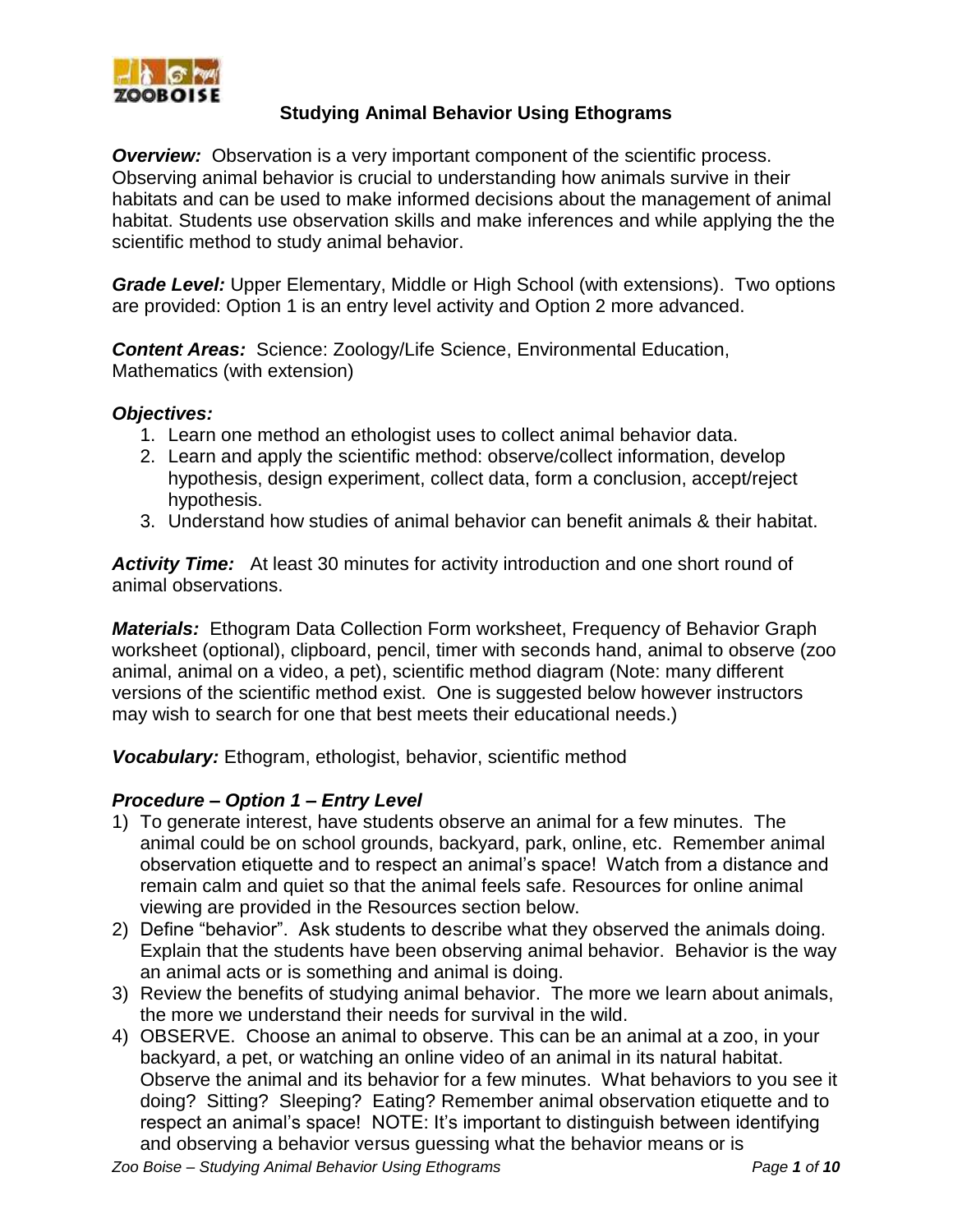communicating. Example 1: A human smiling usually means that the human is happy. The behavior is "smiling"; what it usually means is that the human is happy. Example 2: A squirrel is running. It may be running because it is running towards its mate (excited to see a mate), from another squirrel (it's afraid of the other squirrel), from a predator (it's really afraid of a predator!), to a new exciting food source (happy to find new food), etc. For the purposes of this exercise, we are only concerned that the squirrel behavior is "running" and not why it's running.

- 5) Using the Data Collection Form, enter the animal species common name and scientific name, date of study, time of day observations began, and observer' name at the top of the data sheet.
- 6) Begin creating an "ethogram" which is a list of behaviors for a particular individual animal or animal species. Observe the animal for a few minutes and list the behaviors seen or the behaviors you expect to see in the "behavior" column. Example for Gibbons (a type of ape): brachiate (swing from branch to branch using arms), sit, look around, vocalize, eat, defecate, groom, yawn, sleep. Sometimes the animal may not be visible or out of view so include "out of view" in your behavior column.
- 7) Optional: In the Code column, set an abbreviation for the behavior. A code is useful when entering data into a data base. "Out of view" can be abbreviated as "OOV".
- 8) Determine the amount of time the animal will be observed (10 minutes, 1 hour, etc.)
- 9) COLLECT DATA Every 10 seconds (or interval chosen by instructor), record the behavior of the animal at that very moment (not before or after the 10 second mark) and make a hash mark in the tally column in the row of that behavior. One way to think of observing at intervals process is to imagine taking a still photo of the animal every 10 seconds and recording the behavior of the animal in the still photo. If the animal is out of view (behavior code "OOV") at the moment of observation interval, make a tally for OOV. Optional: Two people can conduct the observation as a team with one person keeping track of time and the other observing the animal and recording data. When observation time is completed, add up all the hash marks and record that number in the total column.
- 10)ANALYSIS & CONCLUSION. Review the data and determine what this individual animal spent most of its time doing. Write your conclusion.

## *Procedure – Option 2 – Advanced Level*

- 1) To generate interest, have students observe an animal for a few minutes. The animal could be on school grounds, backyard, park, etc. Remember animal observation etiquette and to respect an animal's space! Watch from a distance and remain calm and quiet so that the animal feels safe.
- 2) Define "behavior". Ask students to describe what they observed the animals doing. Explain that the students have been observing animal behavior. Behavior is the way an animal acts in response to its environment, surroundings or stimulus (something introduced to the animals' environment that may cause the animal to react or respond).
- 3) Introduce or have students research and define the term "ethology". Ethology is the scientific study of animal behavior. Behavior studies can take place in a laboratory setting or in the animals' natural habitat.
- 4) Review or have students research the benefits of animal behavior research. The more we learn about animals, the more we understand their needs for survival in the wild and for a healthy life under human care. The knowledge we gain is crucial for wildlife conservation efforts. Information gathered by studying animals in their natural habitat will help to: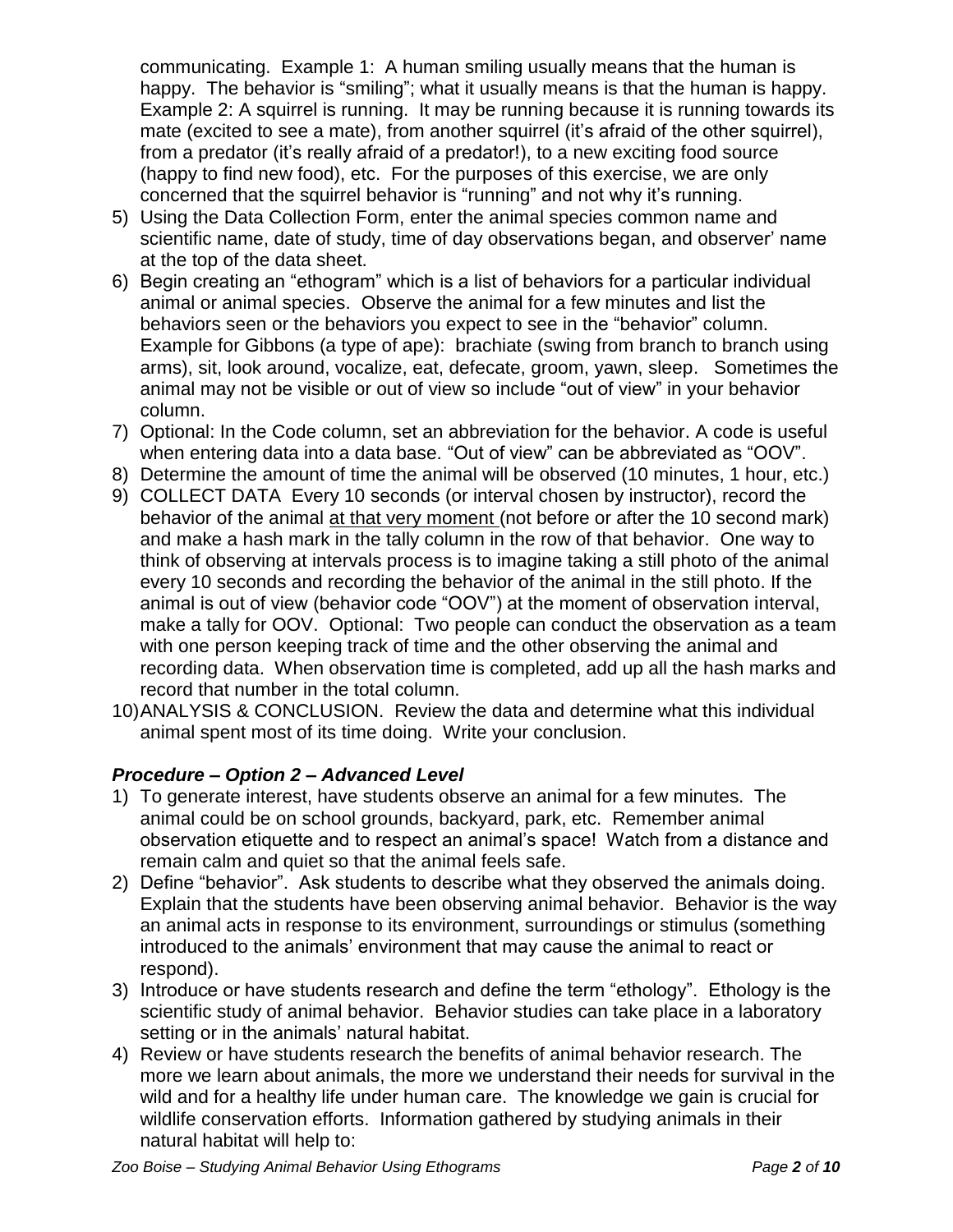- i) develop conservation plans that protect and manage habitat for the species
- ii) provides zoos with the information needed to create appropriate zoo habitats and care plans for animals in their care to thrive.

Frequently, animal behavior studies conducted in zoos can also supply useful knowledge about their wild counterparts!

- 5) Optional: Observe video of an ethologist at work. Students can research other wellknown ethologists. Resources are given below.
- 6) Introduce or have students research the Scientific Method. The scientific method will be used to study the behavior of this animal.
	- a) For elementary students: Scientists use the steps of the scientific method to study and learn new information about how our world works.
	- b) For middle & high school students: When conducting research, scientists use the scientific method to collect measurable, *empirical [evidence](https://www.livescience.com/21456-empirical-evidence-a-definition.html)* in an experiment related to a [hypothesis](https://www.livescience.com/21490-what-is-a-scientific-hypothesis-definition-of-hypothesis.html) (often in the form of an if/then statement), the results aiming to support or contradict a [theory.](https://www.livescience.com/21491-what-is-a-scientific-theory-definition-of-theory.html)
	- c) The scientific method is comprised of the following steps:
		- i) Observe & develop a question
		- ii) Form a hypothesis
		- iii) Conduct and experiment: collect and analyze data
		- iv) Conclusion
		- v) Accept/reject hypothesis
		- vi) Using the knowledge gained, conduct another experiment.
		- vii) Report findings.
- 7) OBSERVE. Choose an animal to observe. This can be an animal at a zoo, in your backyard, a pet, or watching an online video of an animal in its natural habitat. Observe the animal and its behavior for a few minutes. What behaviors to you see it doing? Sitting? Sleeping? Eating? Remember animal observation etiquette and to respect an animal's space!

Optional: Conduct information research to find out more about the natural history of your animal. In what continents or countries is it found? In what habitat does it live? What does it eat? What are some interesting behaviors this animal demonstrates?

NOTE: It's important to distinguish between identifying and observing a behavior versus guessing what the behavior means or is communicating. Example 1: A human smiling usually means that the human is happy. The behavior is "smiling"; what it usually means is that the human is happy. Example 2: A squirrel is running. It may be running because it is running towards its mate (excited to see a mate), from another squirrel (it's afraid of the other squirrel), from a predator (it's really afraid of a predator!), to a new exciting food source (happy to find new food), etc. For the purposes of this exercise, we are only concerned that the squirrel behavior is "running" and not why it's running.

- 8) Using the Data Collection Form, enter the animal species common name and scientific name, date of study, time of day observations began, and observer' name at the top of the data sheet.
- 9) Begin creating an "ethogram" which is a list of behaviors for a particular individual animal or animal species. Observe the animal for a few minutes and list the behaviors seen or the behaviors you expect to see in one column. Example for Gibbons (a type of ape): brachiate (swing from branch to branch using arms), sit,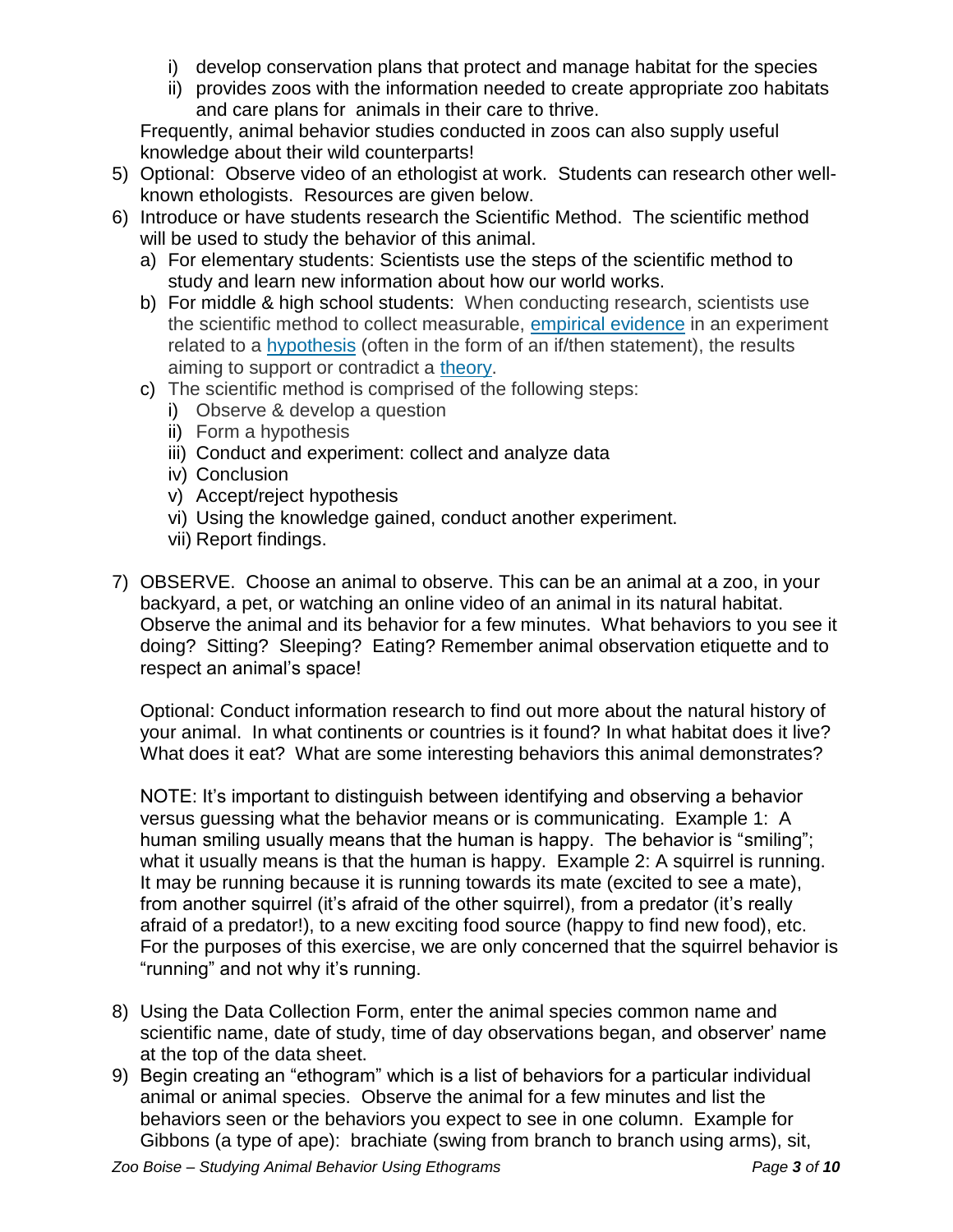look around, vocalize, eat, defecate, groom, yawn, sleep. Sometimes the animal may not be visible or out of view so include "out of view" in your behavior column.

- 10)In the Code column, set an abbreviation for the behavior. A code is useful when entering data into a data base. "Out of view" can be abbreviated as "OOV".
- 11)Determine the amount of time the animal will be observed (10 minutes, 1 hour, etc.)
- 12)FORM A HYPOTHESIS. A hypothesis is a prediction or possible explanation for a question that needs to be investigated. A hypothesis can also be described as an "educated guess" of what might be expected to happen as a result of the experiment. For this activity, the question is "What does the animal I'm observing spend most of its time doing?" Since students have spent some time observing the animal's behavior, they can now formulate a hypothesis. For example: "I've noticed that the squirrel seems to spend most of its time resting. My hypothesis is 'Squirrels spend most of the time resting during this time of day.'"
- 13)COLLECT DATA Every 10 seconds (or interval chosen by instructor), record the behavior of the animal at that very moment (not before or after the 10 second mark) and make a hash mark in the tally column in the row of that behavior. One way to think of observing at intervals process is to imagine taking a still photo of the animal every 10 seconds and recording the behavior of the animal in the still photo. If the animal is out of view (behavior code "OOV") at the moment of observation interval, make a tally for OOV.

Optional: Two people can conduct the observation as a team with one person keeping track of time and the other observing the animal and recording data. When observation time is completed, add up all the hash marks and record that number in the total column.

- 14)ANALYSIS & CONCLUSION. Review the data and determine what this individual animal spent most of its time doing. Write your conclusion.
- 15)ACCEPT OR REJECT HYPOTHESIS. Was the hypothesis correct? Did the animal spend it's time doing the behavior that was expected or did it spend more time doing another behavior? Why? Write your answer.

## *Assessment*

Appropriate assessments will vary depending on instructor's goals. The following questions can assist in guiding assessment.

- 1) Was student engaged and focused on animal observations?
- 2) Was student able to distinguish "behavior" from "what behavior means"?
- 3) Did student list several behaviors and able to describe or define each behavior?
- 4) Did student collect and record data accurately?
- 5) Can student communicate, either verbally or in written form, the hypothesis and, based on the data, offer a conclusion and/or support the hypothesis?
- 6) Can student define the following terms: ethologist, ethogram, scientific method?

# *Extensions*

- 1) Create a graph of your data using a program such as Excel or by using the provided frequency of behavior graph sheet.
- 2) Calculate percent individual behaviors of all behavior observations:

Total of behavior  $#1 \times 100 = %$  of each individual behavior Total of all behaviors

For the given Duck example with swimming behavior: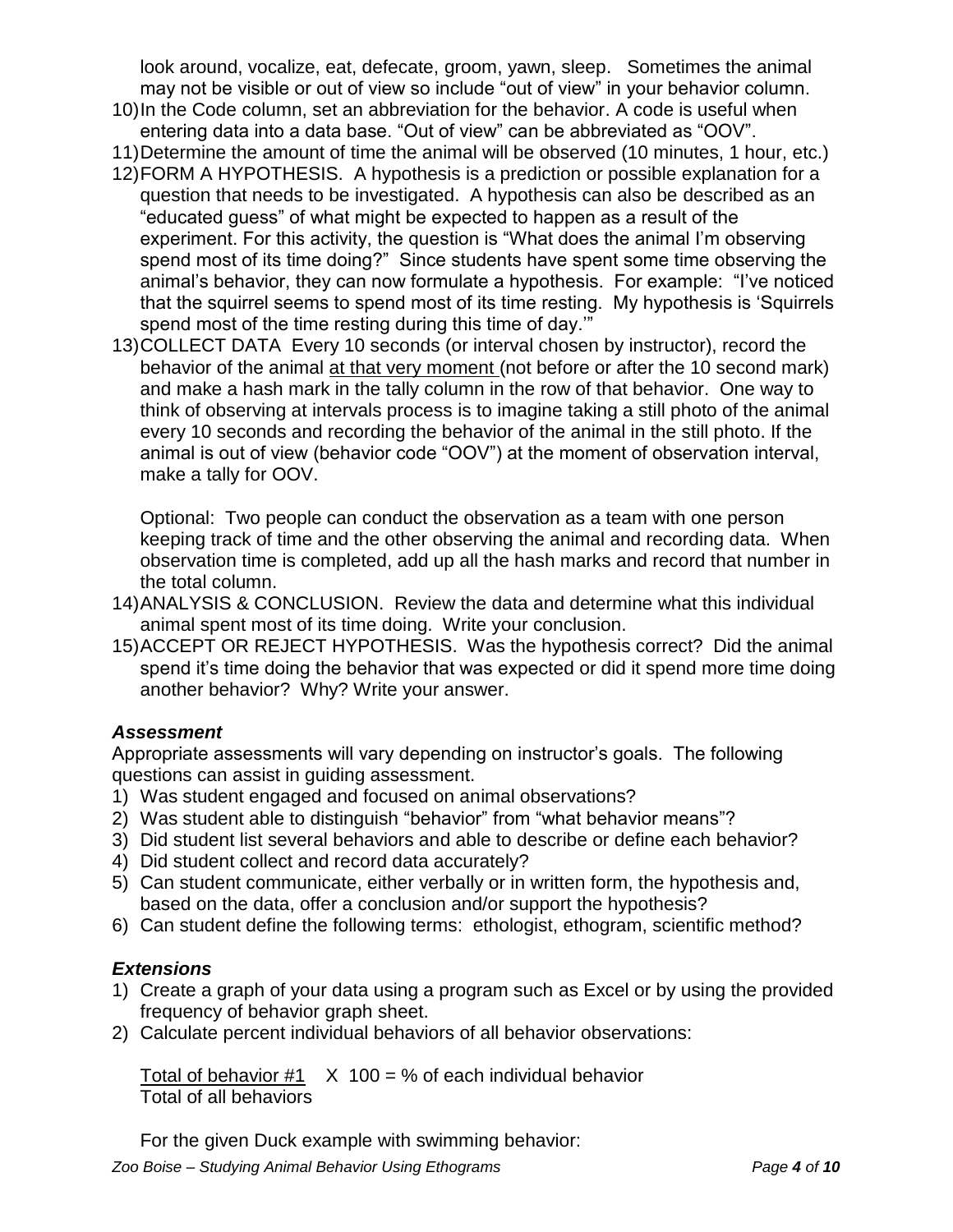$\underline{7}$  X 100 = 63% 11

- 3) Conduct the activity with a different species and compare results.
- 4) Research ethograms for the chosen animal species for this activity or another species and compare them to student results. Use key words for the search such as "ethogram giraffe".
- 5) Make a wildlife management recommendation. Information learned from studying animal behavior can be used to help animals. Based on their conclusions, ask students to make a recommendation about the animal's needs to a zoo or wildlife manager. For the provided example of a duck, the recommendation might be "Since ducks spent most of their time in the afternoon swimming in water, I recommend that the duck exhibit at the zoo have enough water for a duck to swim."
- 6) FORM ANOTHER HYPOTHESIS AND CONDUCT ANOTHER EXPERIMENT. Based on the conclusion from this experiment, what is an experiment that could be conducted next? Perhaps observations could be conducted at a different time of day to determine if the animal's behavior changes depending on time of day and results could be compared. For example, observations could be conducted early morning, noon, and late afternoon. If observing a pet, observations could be compared when the animals is inside or outside, before feeding time and after feeding time, when around one family member compared to another family member, etc.
- 7) REPORT RESULTS. After conducting experiments, scientists will share what they have learned with other scientists and organizations such as:
	- a) Government legislators and the community to help update wildlife management policy.
	- b) Zoos so they can update their animal care practices to meet animals' needs.
	- c) Scientist professionals' groups such as the Animal Behavior Society.

To share results, write a paper and/or provide a presentation with a summary of the following sections:

- 1. Introduction: Why you chose to study a particular animal and the question you were trying to answer.
- 2. Hypothesis: Write the hypothesis.
- 3. Experiment: The experiment you conducted which was observing the animal. Provide details such as location of observations, how long the animal was observed, weather conditions, etc.
- 4. Analysis & Conclusion: Present the data collection sheet, graphs, and your review of the data: What was the behavior observed the most? Least? State your conclusion.
- 5. Hypothesis: State whether the hypothesis was accepted or rejected.
- 6. Next steps for research. State ideas and recommendations for what experiments or observations could be conducted on this species.

Students can hold an animal behavior conference where several students present their research.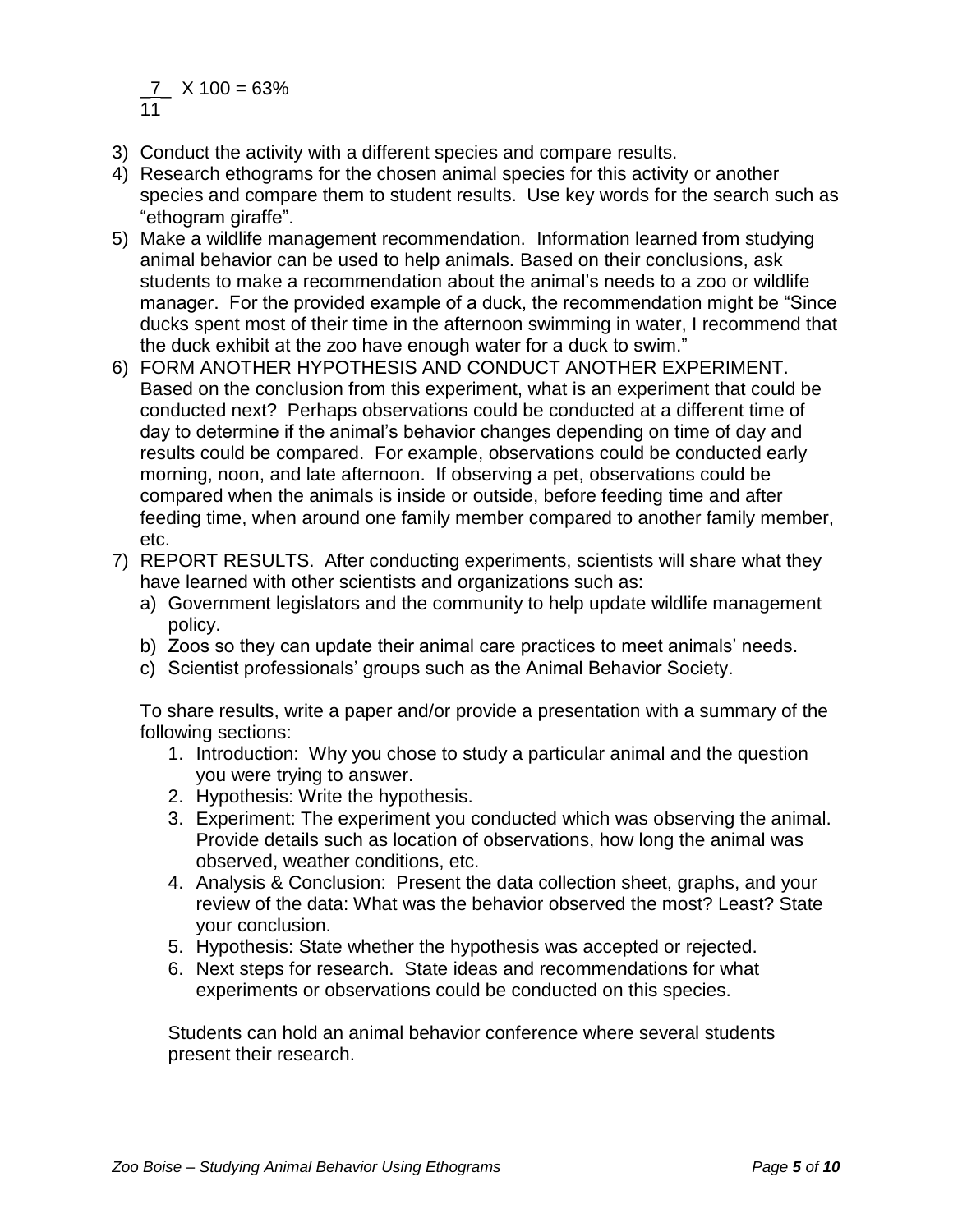#### *Resources*

NOTE: Instructors should view the videos prior to providing to students to find behavior that is appropriate for the audience age level. Videos may contain behaviors such as predators hunting & eating prey, courtship/mating, aggression and poaching that may be challenging to some viewers.

- 1) Video: Jane Goodall Study of Chimpanzees <https://www.youtube.com/watch?v=DlmjF39vziY> Provides several segments of continuous chimpanzee behavior for this activity; one useful segment begins at 10 minutes.
- 2) Video: 60 Minutes featuring Jane Goodall <https://youtu.be/k5Q6-hh49mU>
- 3) Association of Zoos & Aquariums Behavior Research Methods. <https://www.aza.org/methods-for-animal-behavior-research-dvd>
- 4) Ethologists
	- Dian Fossey
	- Konrad Lorenz
	- Ivan Pavlov
	- Karl von Frisch
	- Sarah Hrdy
	- Martin Moynihan
	- Patricia McConnell
- Erich Klinghammer
- Frans de Waal
- Oskar Heinroth
- Marc Bekoff
- Barbara B. Smuts
- Kevin Richardson
- Irene Maxine Pepperberg
- 5) Animal Live Webcams. Conduct a web search for "animal live webcams" or "wildlife webcams" to find a variety of animals in action around the world!
- 6) Scientific Method Diagrams.
	- a) Science Buddies Accessed 4/22/2020 [https://www.sciencebuddies.org/science-fair-projects/science-fair/steps-of-the](https://www.sciencebuddies.org/science-fair-projects/science-fair/steps-of-the-scientific-method)[scientific-method](https://www.sciencebuddies.org/science-fair-projects/science-fair/steps-of-the-scientific-method)
	- b) Wikimedia Accessed 4/22/2020 [https://upload.wikimedia.org/wikipedia/commons/c/c7/The\\_Scientific\\_Method.jpg](https://upload.wikimedia.org/wikipedia/commons/c/c7/The_Scientific_Method.jpg)
	- c) BioLogos Forum Accessed 4/22/2020 [https://discourse.biologos.org/t/definition-of-science-and-the-scientific](https://discourse.biologos.org/t/definition-of-science-and-the-scientific-method/40110)[method/40110](https://discourse.biologos.org/t/definition-of-science-and-the-scientific-method/40110)
	- d) Biology Dictionary Accessed 4/22/2020 <https://biologydictionary.net/scientific-method/>
- 7) Ever the Ethologist Lesson Plan Accessed 4/22/2020 Provides advanced, multi-day ethology lesson for middle school students. <https://betterlesson.com/search?q=ever%20the%20ethologist&from=header>
- 8) Interactive Case Study for Studying Animal Communication Lesson Plan Accessed 4/22/2020 Provides animal behavior lesson for high school students focusing on elephants. [https://www.biointeractive.org/classroom-resources/interactive-case-study-studying](https://www.biointeractive.org/classroom-resources/interactive-case-study-studying-elephant-communication)[elephant-communication](https://www.biointeractive.org/classroom-resources/interactive-case-study-studying-elephant-communication)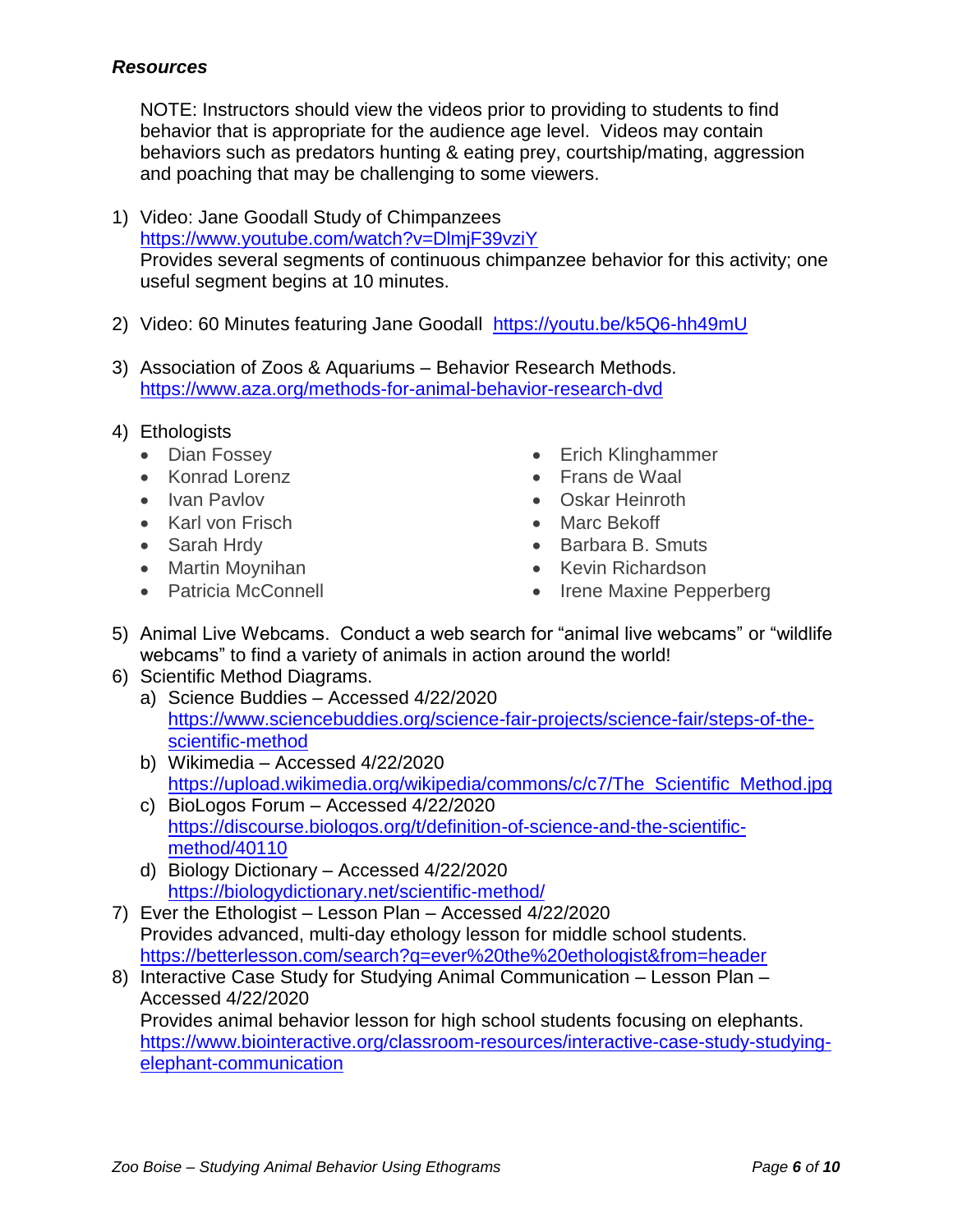# **ETHOGRAM Data Collection Form** EXAMPLE

| Animal species – common name                | <b>Mallard Duck</b>                        |  |  |  |  |  |  |
|---------------------------------------------|--------------------------------------------|--|--|--|--|--|--|
| Animal species – scientific name            | Anas platyrhynchos_                        |  |  |  |  |  |  |
| Date: 4/12/2020                             | Time observed ____3:00pm-3:30pm___         |  |  |  |  |  |  |
| Name of Research Scientist & Observer       | Me.                                        |  |  |  |  |  |  |
| Observation time intervals every 10 seconds |                                            |  |  |  |  |  |  |
| Hypothesis_                                 | Ducks will spend most of the time sleeping |  |  |  |  |  |  |

| <b>Behavior</b>  | Code          | <b>Tally</b>                                                                | <b>Total</b>   |
|------------------|---------------|-----------------------------------------------------------------------------|----------------|
| Swimming         | ${\mathsf S}$ |                                                                             | $\overline{7}$ |
| Resting/Floating | R             | $\mathbf{H}$                                                                | $\overline{2}$ |
| Eating           | E             | $\begin{array}{c c} \hline \end{array} \begin{array}{c} \hline \end{array}$ | $\overline{4}$ |
| Flying           | $\mathsf F$   |                                                                             | $\pmb{0}$      |
| Out of View      | OOV           |                                                                             | $\pmb{0}$      |
| <b>TOTAL</b>     |               |                                                                             | 13             |
|                  |               |                                                                             |                |
|                  |               |                                                                             |                |
|                  |               |                                                                             |                |
|                  |               |                                                                             |                |
|                  |               |                                                                             |                |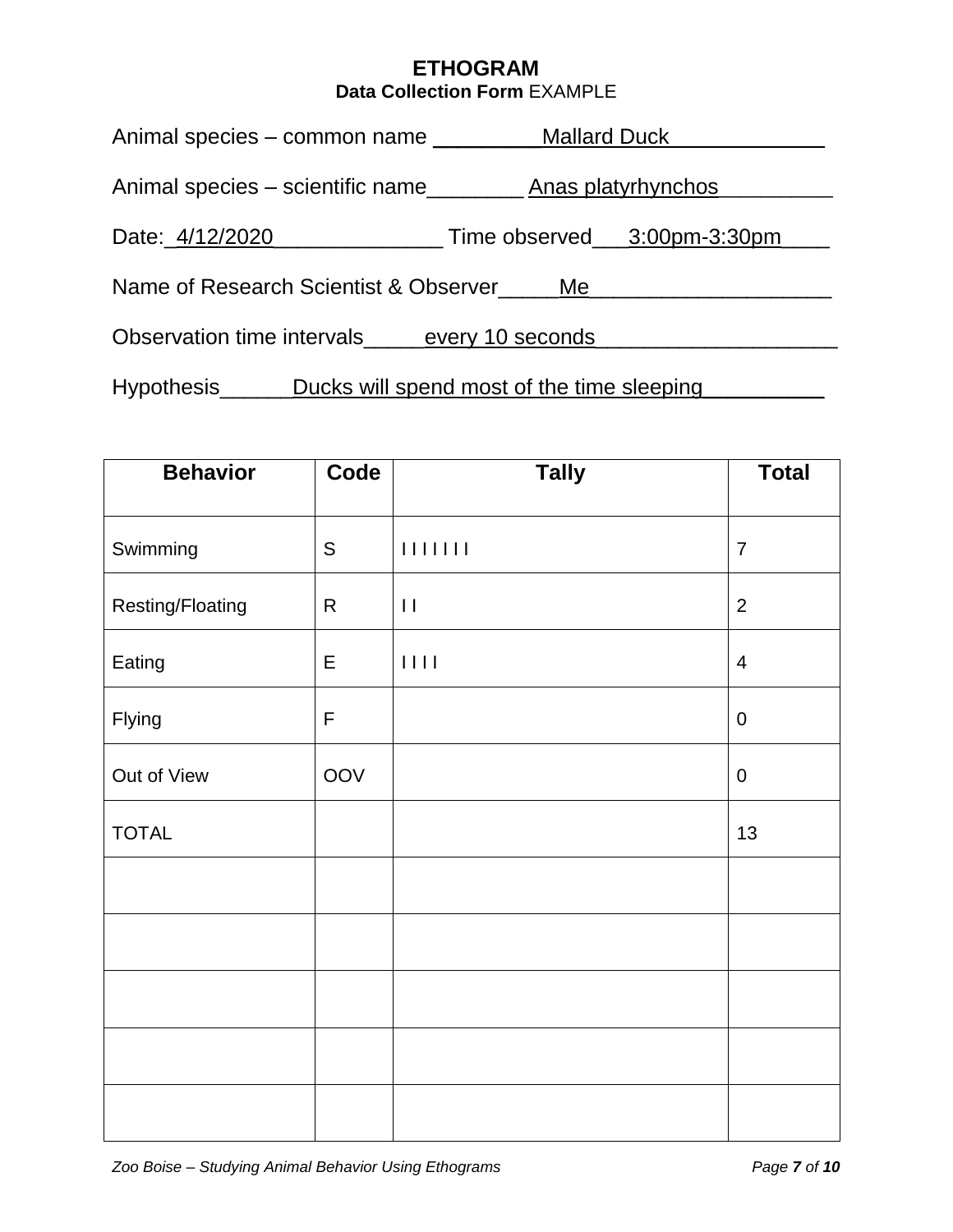| 41              |                |           |                |                |     |  |  |  |
|-----------------|----------------|-----------|----------------|----------------|-----|--|--|--|
| 40              |                |           |                |                |     |  |  |  |
| <u>39</u>       |                |           |                |                |     |  |  |  |
| 38              |                |           |                |                |     |  |  |  |
| $\overline{37}$ |                |           |                |                |     |  |  |  |
|                 |                |           |                |                |     |  |  |  |
| $\frac{36}{35}$ |                |           |                |                |     |  |  |  |
| $\overline{34}$ |                |           |                |                |     |  |  |  |
|                 |                |           |                |                |     |  |  |  |
| $\frac{33}{32}$ |                |           |                |                |     |  |  |  |
| $\overline{31}$ |                |           |                |                |     |  |  |  |
| $\overline{30}$ |                |           |                |                |     |  |  |  |
| <b>29</b>       |                |           |                |                |     |  |  |  |
|                 |                |           |                |                |     |  |  |  |
| $\frac{28}{27}$ |                |           |                |                |     |  |  |  |
| $\overline{26}$ |                |           |                |                |     |  |  |  |
| 25              |                |           |                |                |     |  |  |  |
| $\overline{24}$ |                |           |                |                |     |  |  |  |
| $\frac{23}{22}$ |                |           |                |                |     |  |  |  |
|                 |                |           |                |                |     |  |  |  |
| $\overline{21}$ |                |           |                |                |     |  |  |  |
| $\overline{20}$ |                |           |                |                |     |  |  |  |
| 19              |                |           |                |                |     |  |  |  |
| $\overline{18}$ |                |           |                |                |     |  |  |  |
| 17              |                |           |                |                |     |  |  |  |
| 16              |                |           |                |                |     |  |  |  |
| 15              |                |           |                |                |     |  |  |  |
| 14              |                |           |                |                |     |  |  |  |
| 13              |                |           |                |                |     |  |  |  |
| 12              |                |           |                |                |     |  |  |  |
| $\overline{11}$ |                |           |                |                |     |  |  |  |
| 10              |                |           |                |                |     |  |  |  |
|                 |                |           |                |                |     |  |  |  |
| $\frac{9}{8}$   |                |           |                |                |     |  |  |  |
| $\overline{7}$  |                |           |                |                |     |  |  |  |
| $\frac{6}{5}$   |                |           |                |                |     |  |  |  |
|                 |                |           |                |                |     |  |  |  |
| $\overline{4}$  |                |           |                |                |     |  |  |  |
|                 |                |           |                |                |     |  |  |  |
| $\frac{3}{2}$   |                |           |                |                |     |  |  |  |
| $\overline{1}$  |                |           |                |                |     |  |  |  |
|                 | $\overline{S}$ | ${\sf R}$ | $\overline{E}$ | $\overline{F}$ | 00V |  |  |  |

#### **Frequency of Behavior Graph for Animal Species**\_\_\_\_Mallard Duck\_\_\_\_\_\_ EXAMPLE

# **Behavior**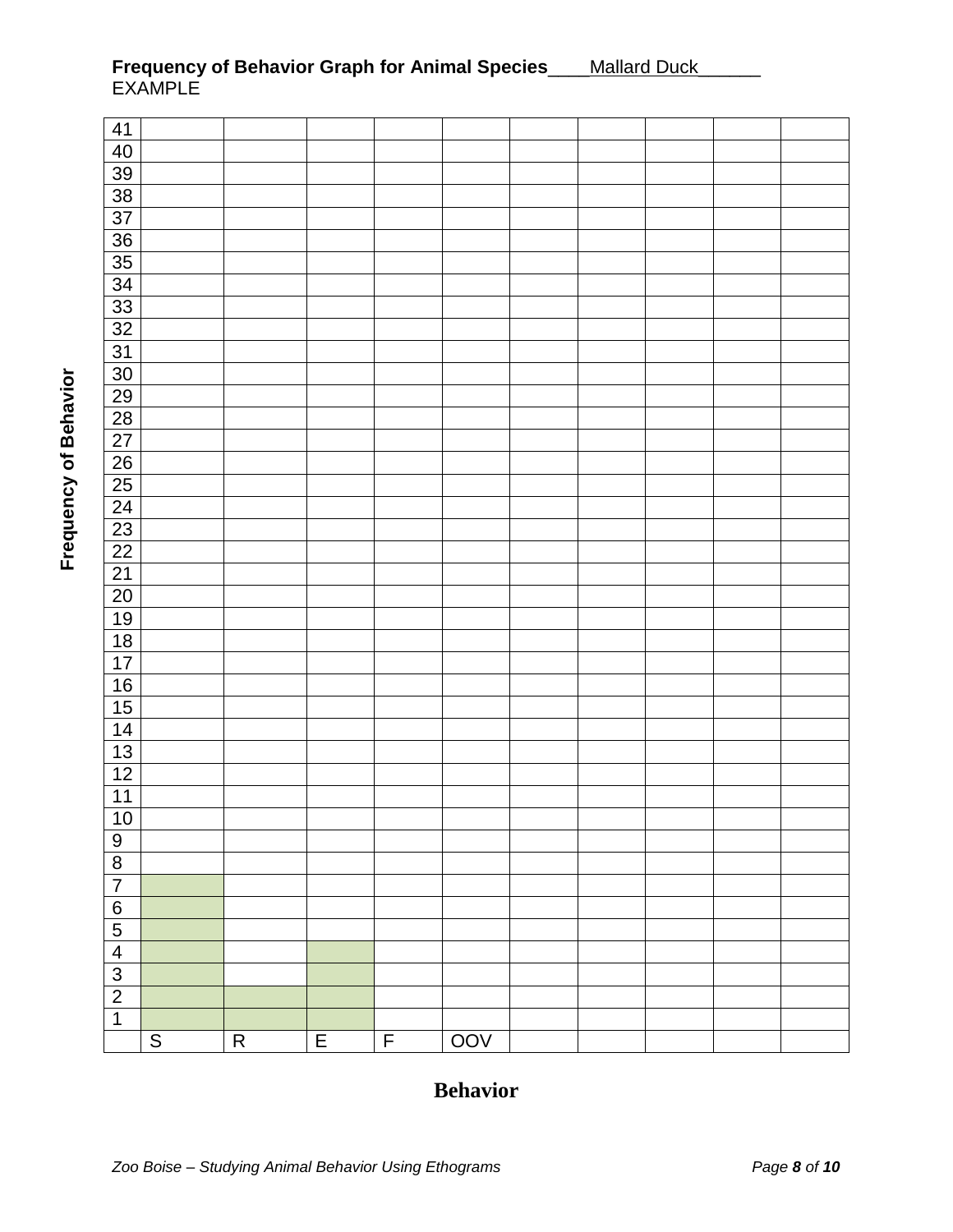## **ETHOGRAM Data Collection Form**

|  | Time observations began |  |  |  |  |  |
|--|-------------------------|--|--|--|--|--|
|  |                         |  |  |  |  |  |
|  |                         |  |  |  |  |  |
|  |                         |  |  |  |  |  |

| <b>Behavior</b> | Code | <b>Tally</b> | <b>Total</b> |
|-----------------|------|--------------|--------------|
|                 |      |              |              |
|                 |      |              |              |
|                 |      |              |              |
|                 |      |              |              |
|                 |      |              |              |
|                 |      |              |              |
|                 |      |              |              |
|                 |      |              |              |
|                 |      |              |              |
|                 |      |              |              |
|                 |      |              |              |
|                 |      |              |              |